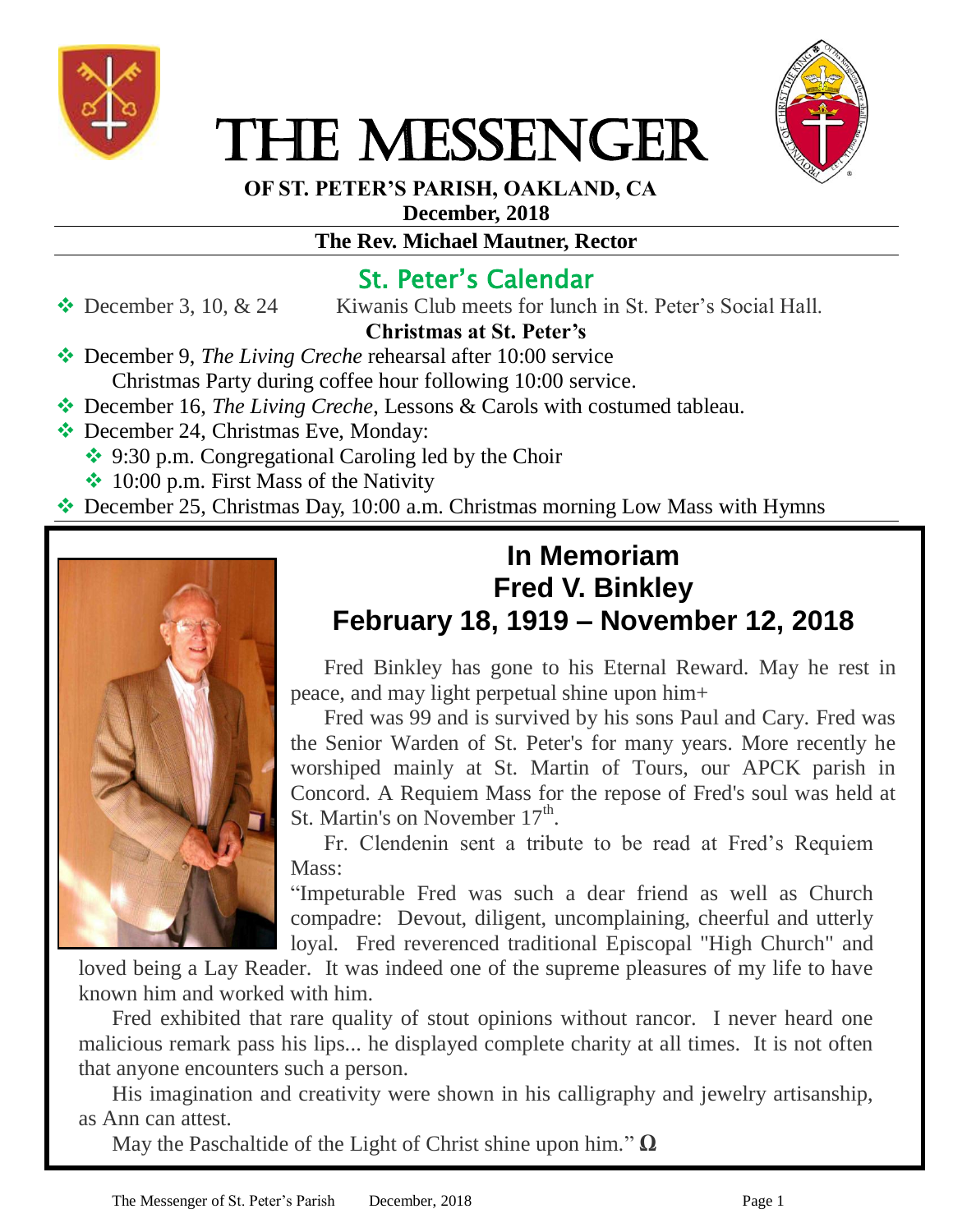# **Advent**

*ADVENT* (Latin for "coming") is the penitential season centered on the four Sundays before Christmas. It is the initial time of the Church Seasons based on the life of Jesus Christ. The solemnity of Advent is marked by the use of Purple in the vestments and hangings (except on the 3rd Sunday when Rose is used) as well as the omission of the Gloria in Excelsis from the liturgy. **Ω**



# **Baptism**

Dade Jennings Moeller was baptized on November 4, 2018. Little Dade is the son of Thayer and Anna Kate Moeller who were part of our parish a few years back. Father Mautner married them in 2013. Attending the baptism at St. Peter's Episcopal Church in Charlotte, North Carolina, were Tom and Shari Plunkett. Dade's proud great aunt and uncle. In the years ahead may Dade grow in the grace, love and likeness of Jesus Christ. **Ω**





# **The Rev. Frank Anthony Sands, RIP**

Father Tony Sands of Chico, vicar of The Church of the Holy Trinity in Sacramento, has lost his battle against prostate cancer.

A Requiem Mass for Fr. Sands was conducted by Bp. Hansen at St. Augustine of Canterbury, Chico, on December  $8<sup>th</sup>$ .

Fr. Sands was ordained Deacon in 1999 and Priest in 2006. In the Requiem sermon, Bp. Hansen commented that, "For seven years, Tony served this parish as its deacon. During that time, our bishop called him to occasionally serve elsewhere, traveling long distances, giving his time to other congregations. Driving his pickup to Bend, to Danville or Concord was gravy for him. He drove those kinds of

distances for work in irrigation already. No problem. … I never heard him refuse a request to serve, even here."

And Bp. Hansen explained, "You may know this or not, but *laypeople* enter a church *feet* first. In our church culture that is so, in order that, should *the Resurrection happen before the last hymn*, you stand facing the altar and the sacrament. But a priest would rise facing his people. Father Tony is ready for the Resurrection." **Ω**